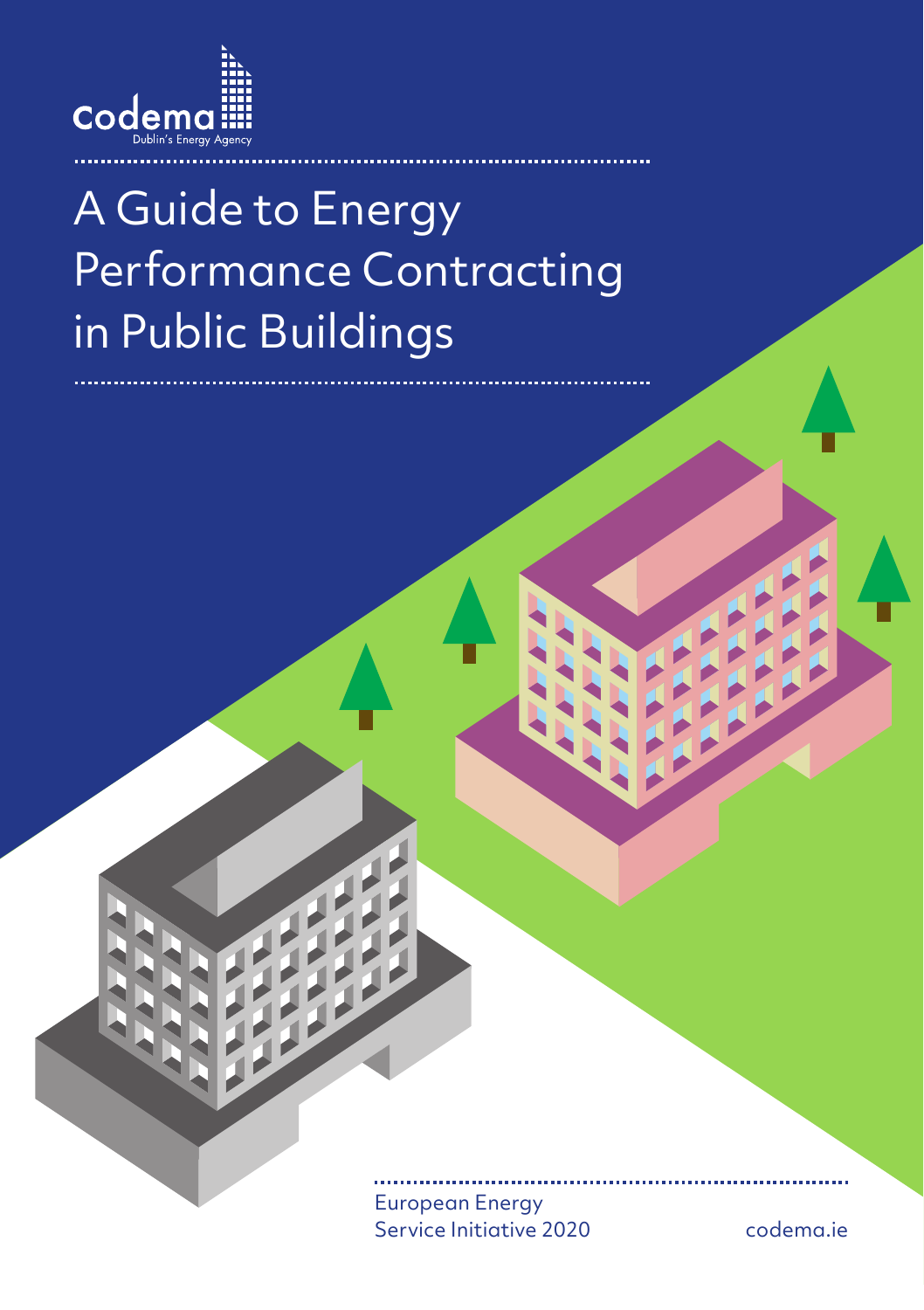#### **WHAT IS EPC?**

Energy Performance Contracting (EPC) is the provision of energy services with guaranteed energy savings. All energy saving measures are implemented by an Energy Service Company (ESCO) and financed from the resulting savings with no risk to the building manager as energy savings are contractually agreed.



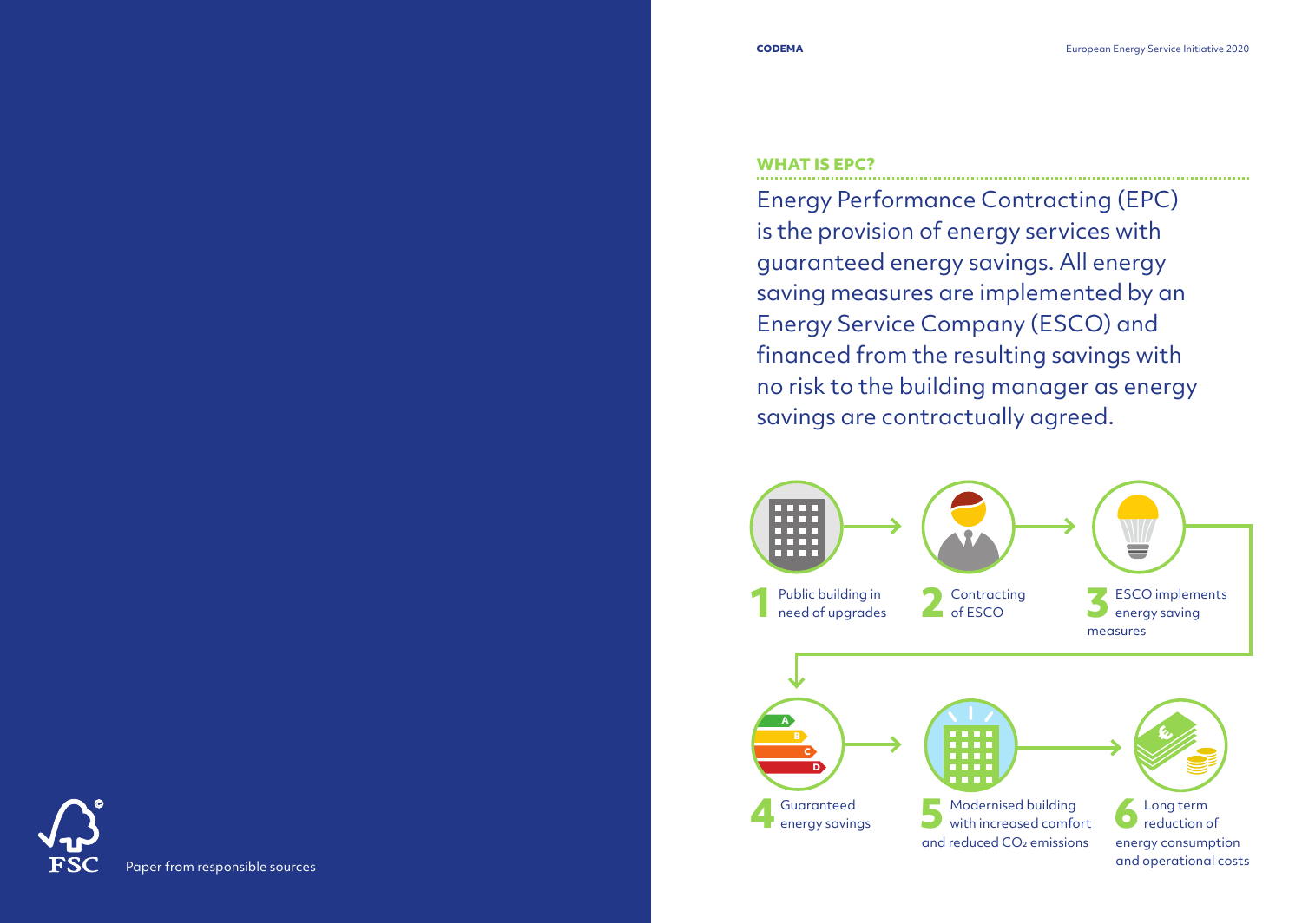#### **KEY PRINCIPLES**



**STATE OF CALL** 

# ✓ Long-term **reduction of**

**BENEFITS OF EPC**

**energy consumption** and other operational costs **Improved comfort levels** in your buildings € ✓ Significant **reduction of**  $CO<sub>2</sub>$ **CO2 emissions**  More time to manage **kWh core businesses**

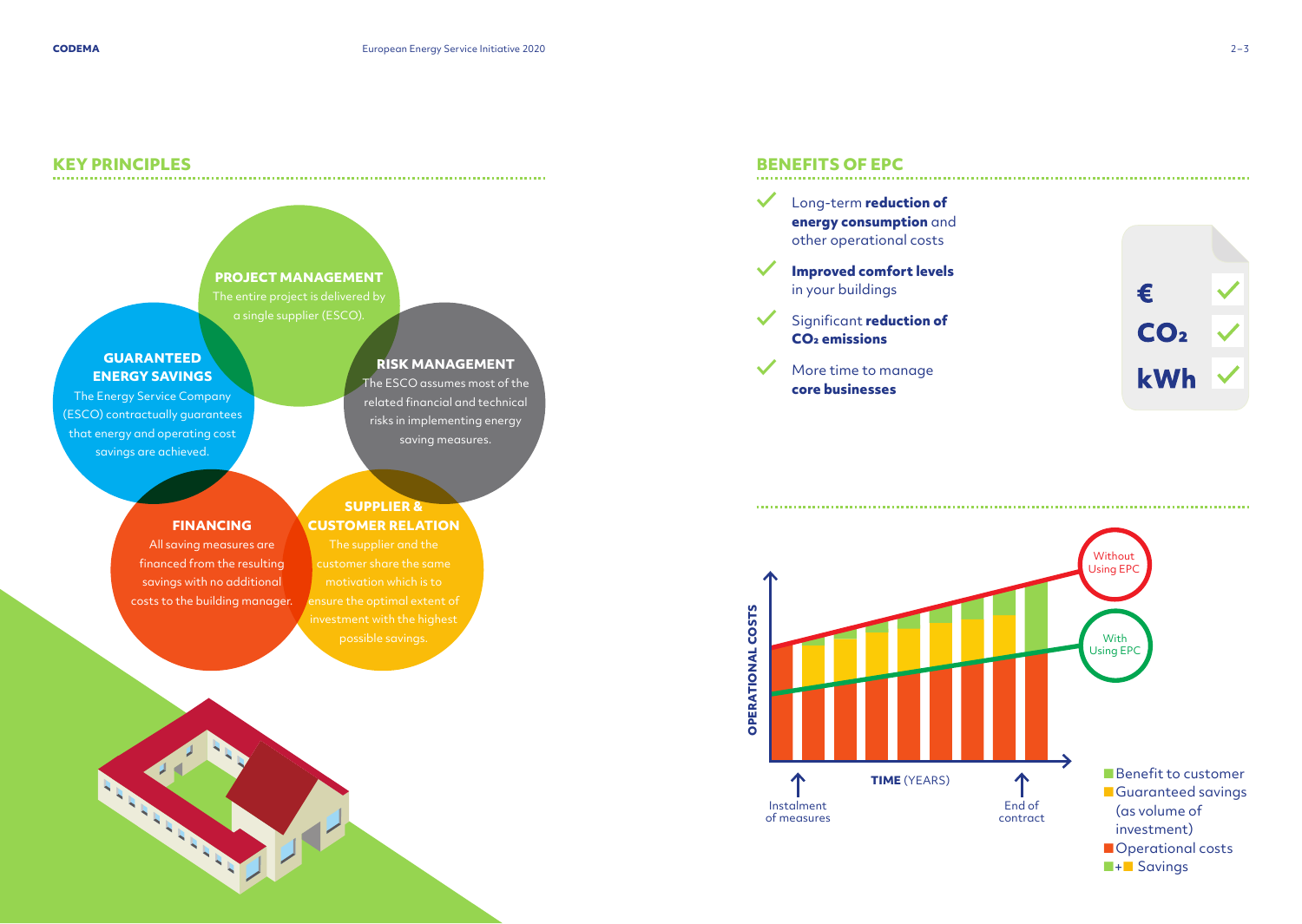# **TRADITIONAL ENERGY SERVICES VERSUS ENERGY PERFORMANCE CONTRACTING**

| <b>TRADITIONAL</b><br><b>ENERGY SERVICES</b>                                                                                           | <b>VS</b> | <b>ENERGY PERFORMANCE</b><br><b>CONTRACTING</b>                                                                            |
|----------------------------------------------------------------------------------------------------------------------------------------|-----------|----------------------------------------------------------------------------------------------------------------------------|
| <b>Expertise</b><br><b>Building Manager must</b><br>have expertise in Energy<br>Management / Upskilling may<br>be required             | →         | <b>Expertise</b><br><b>Energy Expertise is provided</b><br>by the ESCO                                                     |
| <b>Savings</b><br><b>Energy Savings may not</b><br>be achieved                                                                         |           | <b>Savings</b><br><b>Energy Savings</b><br>contractually guaranteed                                                        |
| <b>Risk</b><br><b>Technical risk with</b><br>building manager                                                                          |           | <b>Risk</b><br>Technical risk with ESCO                                                                                    |
| <b>Contractors</b><br>Contact many energy service<br>providers (e.g. electricians,<br>plumbers, solar experts,<br>ventilation experts) |           | <b>Contractors</b><br>Contact a single supplier (ESCO)                                                                     |
| <b>Approach</b><br>Contractors work in isolation                                                                                       |           | <b>Approach</b><br>Holistic approach to energy<br>management                                                               |
| <b>Motivation</b><br>Contractors provide energy<br>service at a cost and leave once<br>they have been paid                             |           | <b>Motivation</b><br><b>ESCO</b> and building<br>manager have the same<br>motivations to achieve<br>maximum energy savings |
| <b>Management</b><br>Project Management with building<br>manager                                                                       |           | <b>Management</b><br><b>Project Management with ESCO</b>                                                                   |

# **TRADITIONAL ENERGY SERVICES VERSUS ENERGY PERFORMANCE CONTRACTING**

| <b>TRADITIONAL</b><br><b>ENERGY SERVICES</b>                                         | <b>VS</b>     | <b>ENERGY PERFORMANCE</b><br><b>CONTRACTING</b>                          |
|--------------------------------------------------------------------------------------|---------------|--------------------------------------------------------------------------|
| <b>Finance</b><br>Finance comes from own<br>budget or loan                           | $\rightarrow$ | <b>Finance</b><br>Finance can be provided by ESCO,<br>own budget or loan |
| <b>Contract</b><br>Once-off contracts for works                                      |               | <b>Contract</b><br>Long-term contracts (6-15 years)                      |
| <b>Value</b><br>Short-term reduction of energy                                       |               | <b>Value</b><br>Long-term reduction of energy                            |
| <b>M&amp;V</b><br>No measurement & verification of<br>savings likely to be performed |               | <b>M&amp;V</b><br>Measurement & verification<br>of savings               |
|                                                                                      |               |                                                                          |
|                                                                                      |               |                                                                          |

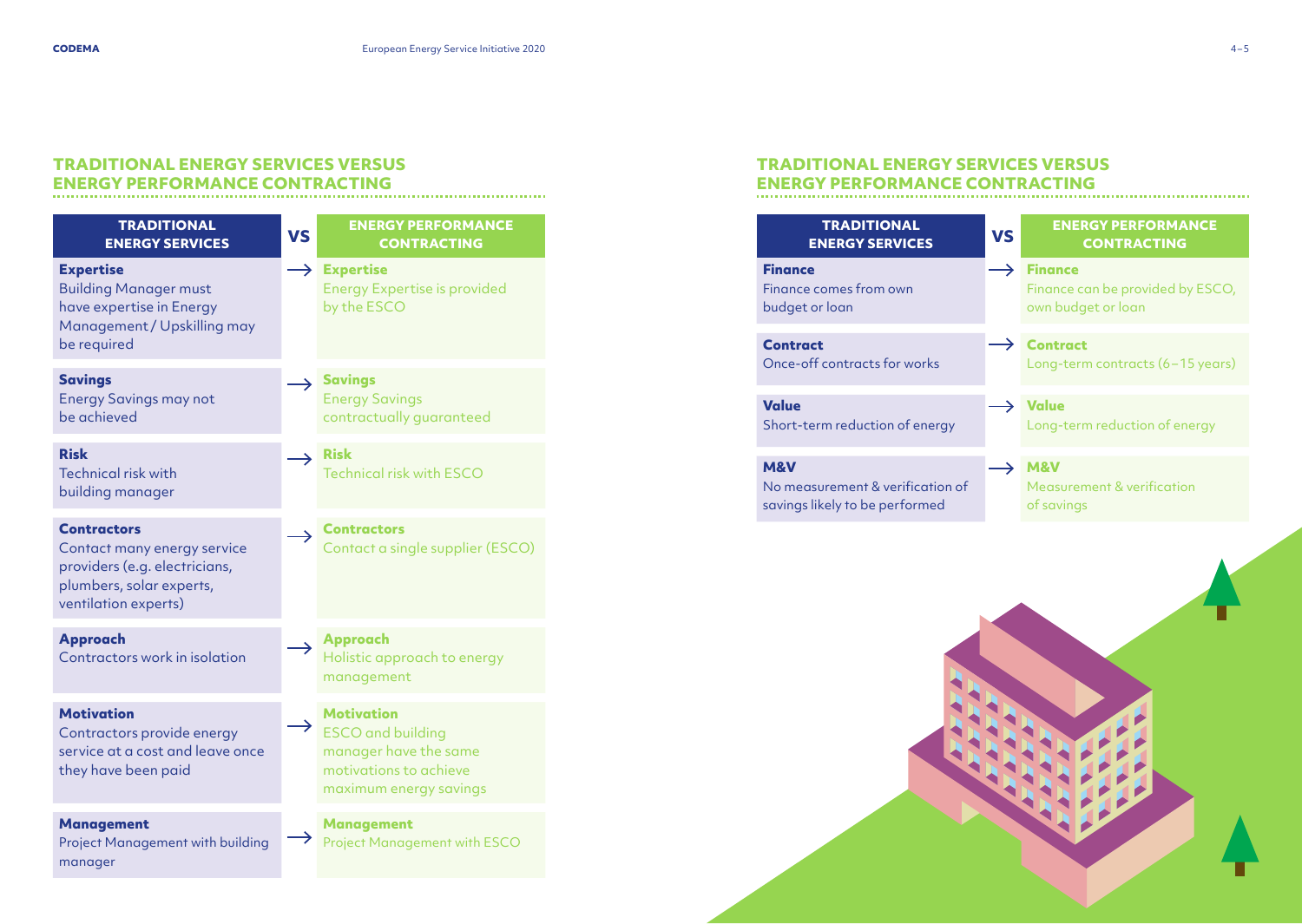# **EPC PROCESS STEP-BY-STEP**

**STEP 1 Assess Suitability of Your Building**

- Building assessment by EPC Facilitator
- Check saving potential and estimate volume of investment



# **STEP 2 Select ESCO through Public Procurement**

- EPC Facilitator helps with EPC tender document
- Publication of EPC tender on eTenders
- Pre-qualification of ESCOs
- ESCOs receive technical info on building and assess potential
- Negotiation Process with ESCOs
- Select the winning ESCO



- Guaranteed savings are agreed
- Financing mechanism is agreed

• Duration of contract is agreed • EPC Facilitator assists with process



**STEP 4 Implementation of Energy Conservation Measures**

- Implementation of agreed energy conservation measures
- Comprehensive testing of equipment functionality
- Training of operators for the installed equipment



- Achieved energy savings assessed on annual basis
- ESCO commences with monthly assessments of measured values and controls any discrepancies
- ESCO is obliged to cover any difference between guaranteed and achieved savings

## **WHAT IS AN EPC FACILITATOR?**

The EPC Facilitator provides the necessary know-how and experience to support the building manager with the successful implementation of an EPC project. The EPC Facilitator acts as a mediator between client and ESCO to build up a sustainable relationship and to create trust between the future contract partners.

## **Tasks of the EPC Facilitator usually include:**

- Initial assessment of project suitability for EPC
- Initial assessment of potential energy savings and investment required
- Initial technical analyses
- Support client during procurement process
- Provide advice throughout the project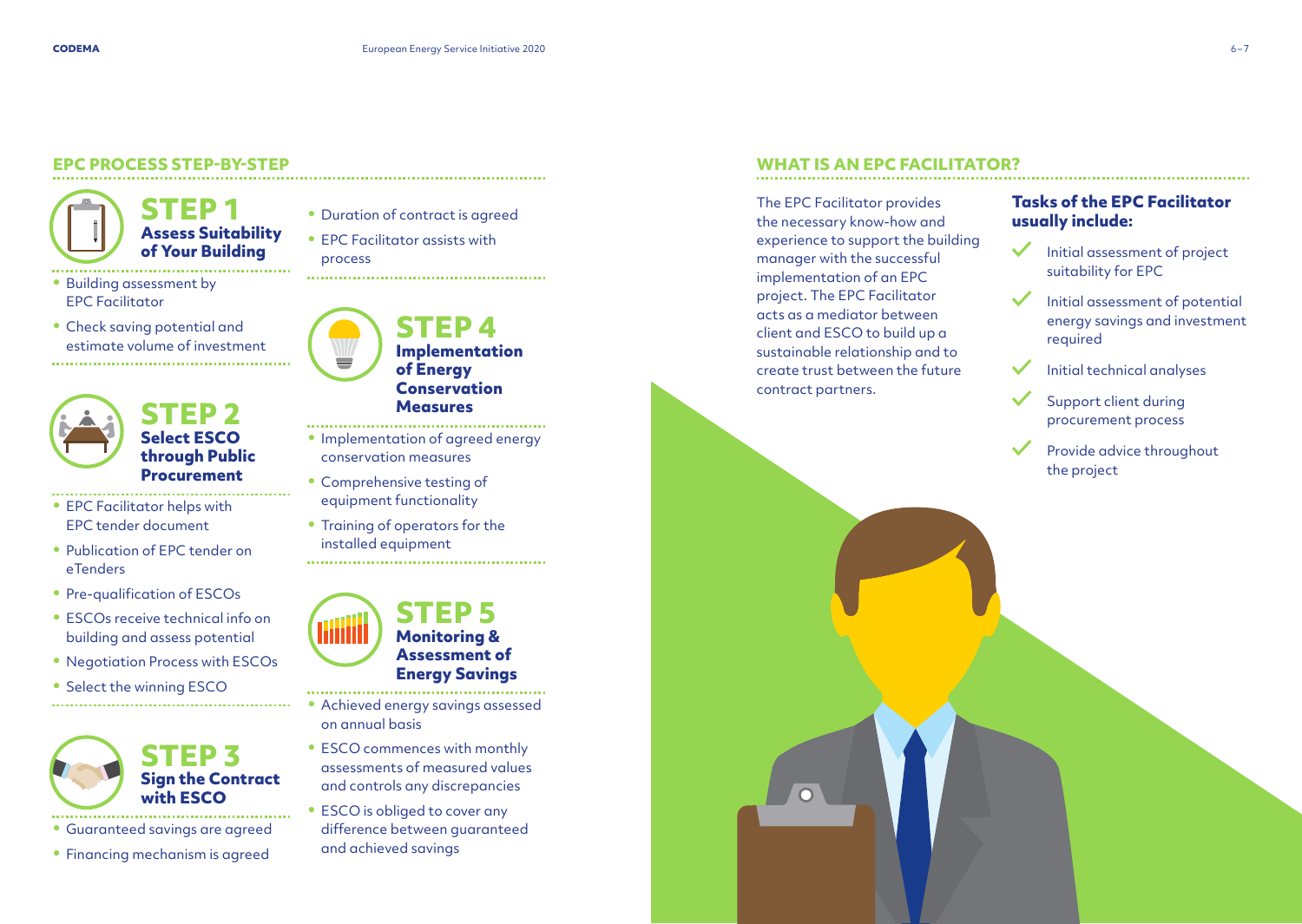### **THE EESI2020 PROJECT**

Codema is a project partner on the European Energy Service Initiative (EESI2020), which is co-funded by the Intelligent Energy Europe Programme. As part of this project, Codema has gained valuable experience from countries where the

EPC market is well-developed such as Germany, Austria, Czech Republic and Norway. Successful EPC case studies can be found on the project website:

# **www.eesi2020.eu**



Co-funded by the Intelligent Energy Europe Programme of the European Union



#### **HOW CODEMA CAN HELP**

As the energy agency for Dublin, one of Codema's functions is to act as an EPC Facilitator. We can help with the initial assessment of public buildings to evaluate suitability for Energy Performance Contracting.





Preparation of tender document & decision

For more information, please contact Codema at **01 707 9818** or email **codema@codema.ie**. We would be delighted to discuss Energy Performance Contracting with you!